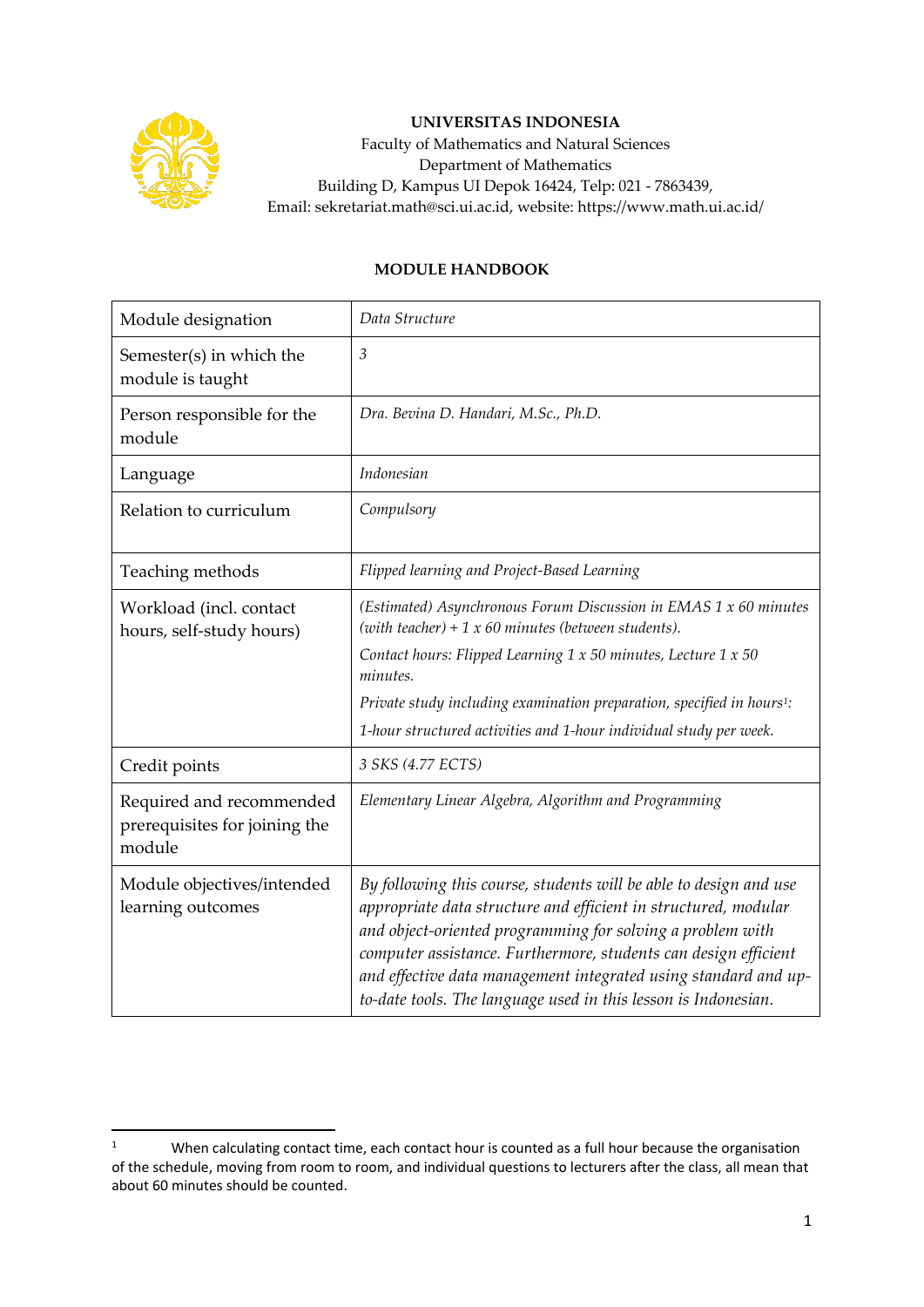| Content                  | Algorithm Data Structure Review<br>1.            |
|--------------------------|--------------------------------------------------|
|                          | Algorithm Complexity Review<br>2.                |
|                          | <b>Static Memory Allocation:</b><br>3.           |
|                          | a) One-Dimensional Array                         |
|                          | Two-Dimensional Array<br>b)                      |
|                          | Array of Function Parameters<br>$\mathcal{C}$    |
|                          | Array Manipulation<br>d)                         |
|                          | Searching<br>e)                                  |
|                          | Sorting<br>f                                     |
|                          | Dynamic Memory Allocation:<br>4.                 |
|                          | Linked List<br>a)                                |
|                          | Single Linked List<br>b)                         |
|                          | Doubly Linked List<br>c)                         |
|                          | Searching in Linked List<br>d)                   |
|                          | Inserting into a Linked List<br>e)               |
|                          | Deleting From a Linked List<br>f                 |
|                          | Basic Data Structure:<br>5 <sub>1</sub>          |
|                          | <b>Stack</b><br>a)                               |
|                          | b)<br>Queue                                      |
|                          | Hierarchical Data Structure:<br>6.               |
|                          | <b>Tree</b>                                      |
|                          | <b>Binary Tree</b>                               |
|                          | $B-Tree$                                         |
|                          | Heap Tree                                        |
|                          | <b>Balance Tree</b>                              |
| <b>Examination</b> forms | Class activities: Homework, small projects<br>1. |
|                          | Mid-term examination<br>2.                       |
|                          | 3.<br>Final examination (presentation)           |